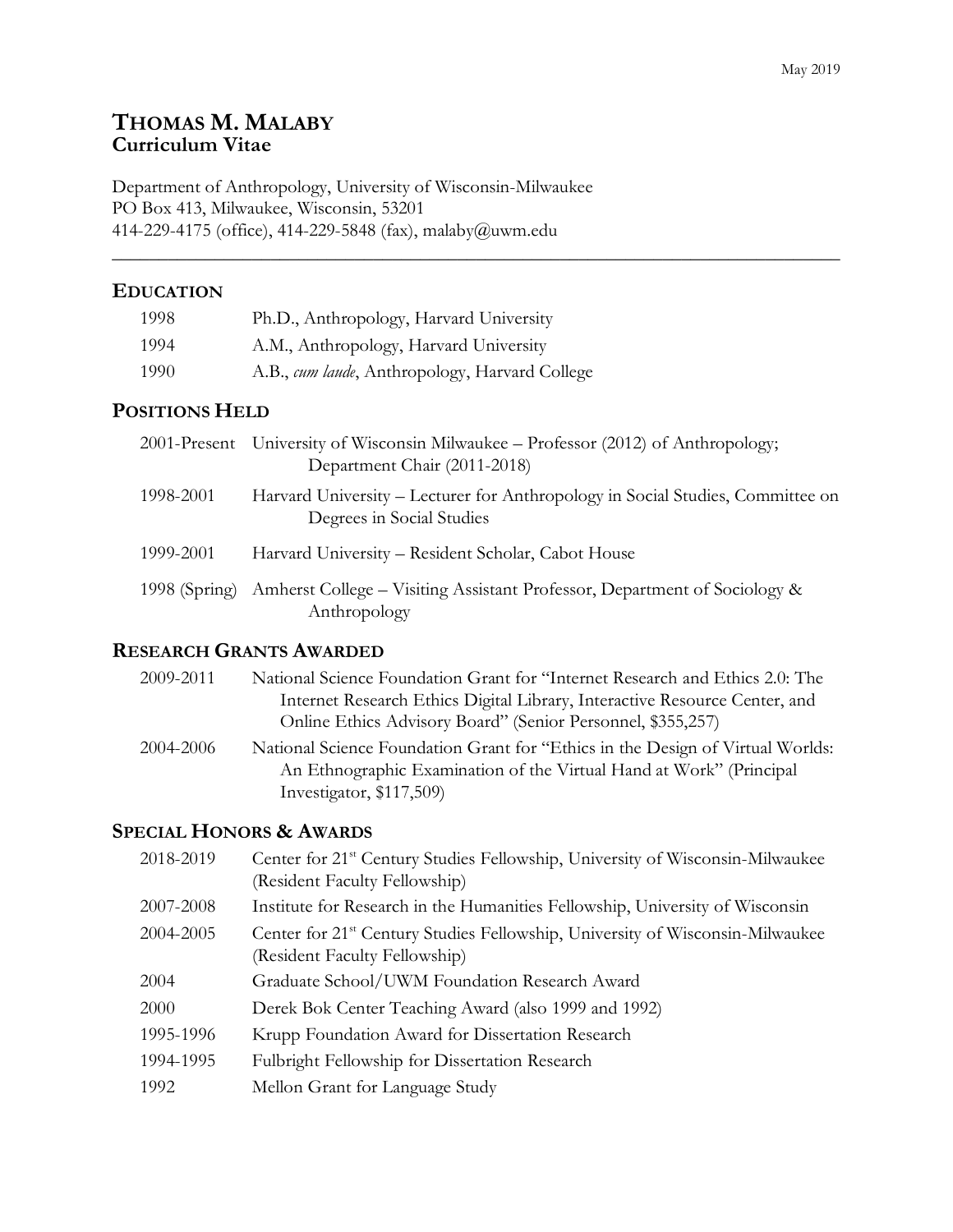| 1992      | University of Athens Scholarship                     |
|-----------|------------------------------------------------------|
| 1990-1994 | Peabody Merit Fellowship, Department of Anthropology |

## **RESEARCH INTERESTS**

technology, games, modernity, institutions, language and performance, communication, ritual, contingency, play

# **PUBLICATIONS IN PREPARATION**

| In prep. | Solicitude and Solitude. Article manuscript, co-authored with Todd Ebling.     |
|----------|--------------------------------------------------------------------------------|
| In prep. | Speculating (on the Digital and the Monetary). Article manuscript, co-authored |
|          | with Yang Liu. Invited submission to Social Analysis.                          |

# **PEER-REVIEWED PUBLICATIONS**

| In press | Selves in Play: Pop-up Casinos and Discontinuous Persons in Greece. Invited<br>submission for Play Beyond the Computer, Mark Johnson, ed. Bloomsbury<br>Academic Press.                                                                                                                  |
|----------|------------------------------------------------------------------------------------------------------------------------------------------------------------------------------------------------------------------------------------------------------------------------------------------|
| In press | Institutions in Play: Practices of Legitimation in Games. Invited submission for<br>Participative Practices in Games, Pablo Abend, ed. Springer Press.                                                                                                                                   |
| In press | Comment on "Transfers: A Deductive Approach to Gifts, Gambles, and<br>Economy at Large," by Anthony John Pickles. Current Anthropology.                                                                                                                                                  |
| 2013     | Comment on "Toward an Anthropology of Computer-Mediated, Algorithmic<br>Forms of Sociality," by Eitan Wilf. Current Anthropology 54(6):734-735.                                                                                                                                          |
| 2012a    | Digital Gaming, Game Design, and its Precursors. In Digital Anthropology, Daniel<br>Miller and Heather Horst, eds. Pp. 288-305. Oxford: Berg.                                                                                                                                            |
| 2012b    | Our Present Misfortune: Games and the Post-Bureaucratic Colonization of<br>Contingency. Social Analysis 56(2):103-116.                                                                                                                                                                   |
| 2012c    | Culture vs. Architecture: Second Life, Sociality, and the Human. In Games, Learning,<br>and Society: Learning and Meaning in the Digital Age, Kurt Squire, Sasha Barab, and<br>Constance Steinkuehler, eds. 229-243. Learning in Doing Series. Cambridge:<br>Cambridge University Press. |
| 2011     | These Great Urbanist Games: New Babylon and Second Life (reprint). World<br>Making: Media, Art, and the Politics of the Global, Patrice Petro, Lane Hall, and A.<br>Aneesh, eds. New Directions in International Studies Series. Piscataway, NJ:<br>Rutgers University Press.            |
| 2010     | The Second Life of Institutions: Social Poetics in a Digital State. Anthropological<br>Quarterly 83(2):355-372.                                                                                                                                                                          |
| 2009a    | Making Virtual Worlds: Linden Lab and Second Life. Ithaca: Cornell University Press.                                                                                                                                                                                                     |
| 2009b    | Anthropology and Play: The Contours of Playful Experience. New Literary History<br>$40(1):205-218.$                                                                                                                                                                                      |
| 2009c    | These Great Urbanist Games: New Babylon and Second Life. Artifact 2(3):1-7.                                                                                                                                                                                                              |
| 2009d    | The Short and Happy Life of Interdisciplinarity in Game Studies. Timothy<br>Burke, co-author. Games & Culture 4(4):323-330.                                                                                                                                                              |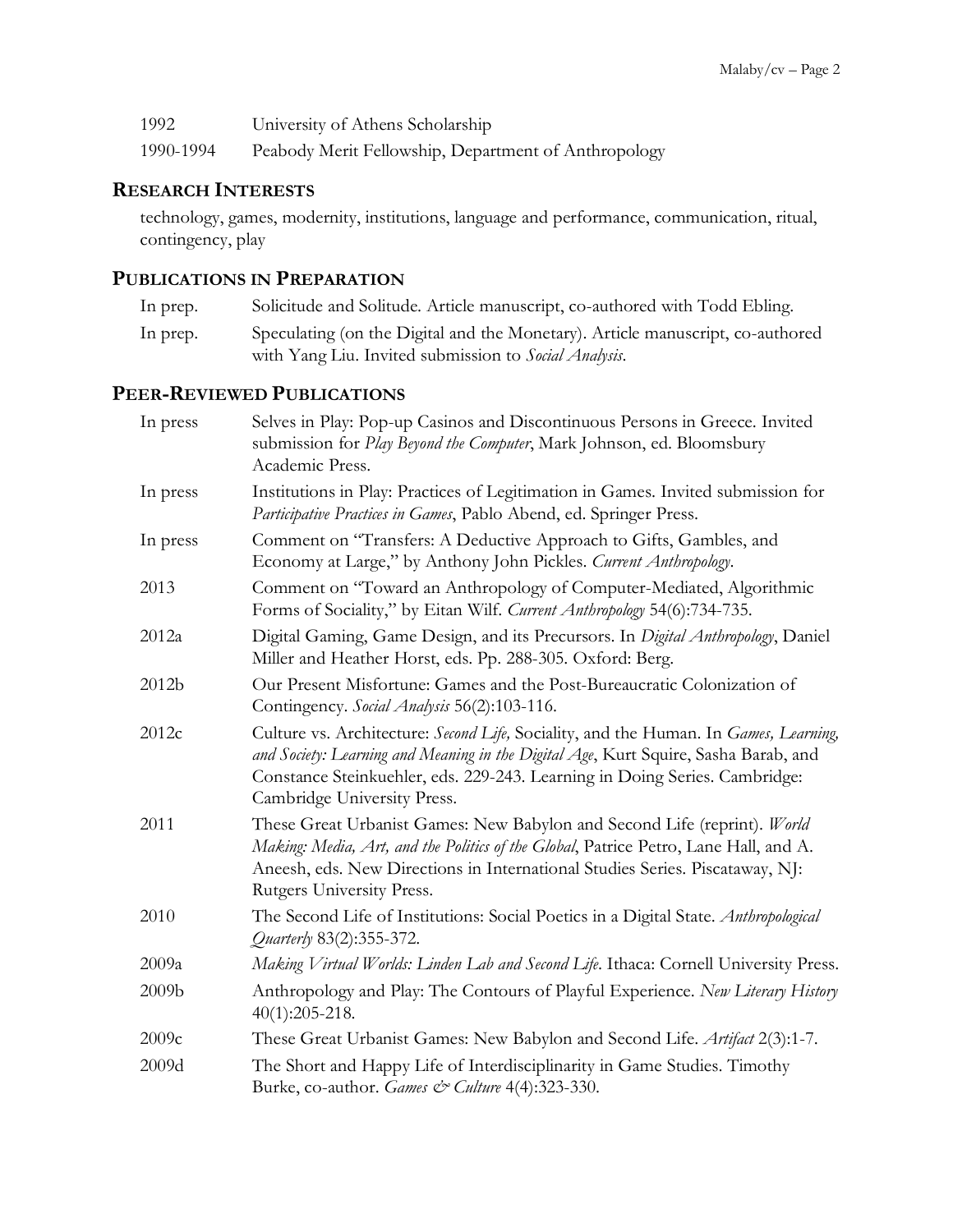| 2007              | Beyond Play: A New Approach to Games. Games & Culture 2(2):95-113.                                                                                                                                                             |
|-------------------|--------------------------------------------------------------------------------------------------------------------------------------------------------------------------------------------------------------------------------|
| 2006a             | Parlaying Value: Capital in and Beyond Virtual Worlds. Games & Culture 1(2):141-<br>162.                                                                                                                                       |
| 2006 <sub>b</sub> | Introduction: Control and Contingency Online. First Monday, Special Issue No. 7.<br>Edited by Sandra Braman and Thomas Malaby.<br>http://firstmonday.org/issues/special11_9/intro/index.html                                   |
| 2006c             | Coding Control: Governance and Contingency in the Production of Online<br>Worlds. First Monday, Special Issue No. 7. Edited by Sandra Braman and Thomas<br>Malaby. http://firstmonday.org/issues/special11_9/malaby/index.html |
| 2003a             | Gambling Life: Dealing in Contingency in a Greek City. Urbana, Ill.: The University of<br>Illinois Press.                                                                                                                      |
| 2003 <sub>b</sub> | The Currency of Proof: Euro Competence and the Refiguring of Value in<br>Greece. Social Analysis 47(1):42-52.                                                                                                                  |
| 2003c             | Spaces in Tense: History, Contingency, and Place in a Cretan City. In The Usable<br>Past: Greek Metahistories, K. Brown and Yannis Hamilakis, eds. 171-190. Ranham,<br>MD: Lexington Books.                                    |
| 2002              | Odds and Ends: Risk, Mortality, and the Politics of Contingency. Culture,<br>Medicine, and Psychiatry 26(3):283-312.                                                                                                           |
| 2001              | The Future of Class? The Role of Temporality in Class Identity in Greece. <i>Journal</i><br>of the Society for the Anthropology of Europe (Inaugural Issue) 1(1): 4-8.                                                         |
| 1999              | Fateful Misconceptions: Rethinking Paradigms of Chance among Gamblers in<br>Crete. Social Analysis 43(1):141-164.                                                                                                              |

# **OTHER PUBLICATIONS**

| 2009 | Making Worlds Online: A New Age of Digital Governance. <i>Global Currents</i> |
|------|-------------------------------------------------------------------------------|
|      | $6(1):6-7.$                                                                   |
| 2007 | Contriving Constraints: The Gameness of Second Life and the Persistence of    |
|      | Scarcity. Innovations: Technology   Governance   Globalization 2(3):62-67.    |
| 2002 | Making Change in the New Europe: Euro Competence in Greece. Anthropological   |
|      | <i>Quarterly</i> 75(3):591-597.                                               |

# **PRESENTATIONS, PANELS, AND REVIEWS**

| 2019              | "Modern Games: Institutions & the Colonization of Indeterminacy" Invited<br>Lecture for the Centre of Excellence in Game Culture Studies, University of<br>Jyväskylä, Finland.          |
|-------------------|-----------------------------------------------------------------------------------------------------------------------------------------------------------------------------------------|
| 2018a             | Discussant for the panel, "Teaching & Learning Anthropology Online," at the<br>annual meeting of the American Anthropological Association, San Jose.                                    |
| 2018b             | Chair for the panel, "Continuous & Discontinuous Selves: Crumpled<br>Performativities & Temporalities," at the annual meeting of the American<br>Anthropological Association, San Jose. |
| 2018 <sub>c</sub> | "Selves in Play: Pop-Up Casinos at Discontinuous Persons in Greece," for the<br>panel, "Continuous & Discontinuous Selves: Crumpled Performativities &                                  |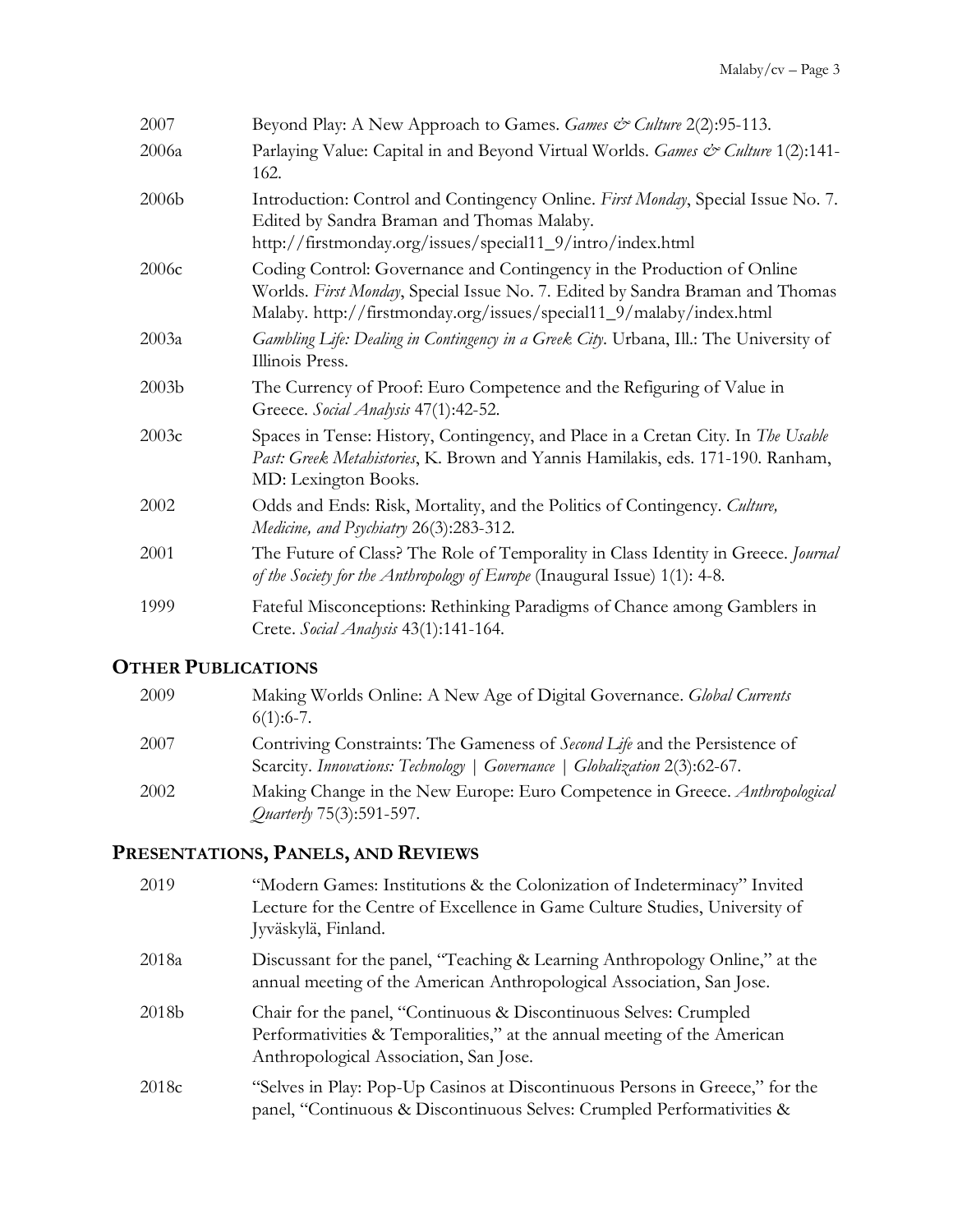|                   | Temporalities," at the annual meeting of the American Anthropological<br>Association, San Jose.                                                                                                                                                                                                                                 |
|-------------------|---------------------------------------------------------------------------------------------------------------------------------------------------------------------------------------------------------------------------------------------------------------------------------------------------------------------------------|
| 2018d             | Discussant for the panel "Digital Anthropology: Technology and Human<br>Experience," Annual Meeting of the Central States Anthropological Association,<br>Bloomington, Indiana.                                                                                                                                                 |
| 2018e             | Panel participant for "Serious Play on Twitch: Experiments in Academic<br>Streaming," International Academic Conference on Meaningful Play. East<br>Lansing, Michigan.                                                                                                                                                          |
| 2016              | "Institutional Plays: Legitimate Participation in Games." Keynote presentation at<br>the Participate! Conference, University of Cologne.                                                                                                                                                                                        |
| 2015a             | Panel participant for the "First Annual AAA Virtual Conference:<br>Familiar/Strange in The Digital Landscape," at the annual meeting of the<br>American Anthropological Association, Denver.                                                                                                                                    |
| 2015b             | Discussant for the panel "Trolls and Hecklers: Disruptive Ways of Playing,"<br>presented at the annual meeting of the American Anthropological Association,<br>Denver.                                                                                                                                                          |
| 2014a             | "Games in the Era of Digital Production." Invited presentation for Directions in<br>the Digital Humanities Speaker Series.                                                                                                                                                                                                      |
| 2014b             | "The Work of Games in the Age of Digital Production." Invited Lecture for the<br>Digital Anthropology Group at University College, London.                                                                                                                                                                                      |
| 2013a             | "Domesticating Games: Institutions and New Possibilities for the Use of<br>Popular Culture." Keynote address for the 2013 Ray Browne Conference on<br>Popular Culture. Bowling Green State University, Bowling Green, Ohio.                                                                                                     |
| 2013b             | "Ritual, Bureaucracy, Game: Modernity and its Cultural Forms of Control."<br>Invited Lecture at the Symposium on Modernity and Chance, sponsored by The<br>Potomac Center for the Study of Modernity. Washington, DC.                                                                                                           |
| 2011a             | "Virtual Humanity: The Anthropology of Online Worlds." Invited Public<br>Lecture, New York Academy of Sciences, New York.                                                                                                                                                                                                       |
| 2011 <sub>b</sub> | With Benjamin C. Campbell. "Digital Games: A Neuroanthropological<br>Approach." Paper presented at the annual meetings of the American<br>Anthropological Association, Montréal, Canada, for the panel, "The<br>Neuroanthropology of Embodiment, Absorption, and Dissociation: Research in<br>Ritual, Play, and Entertainment." |
| 2011c             | Review of Simulation and its Discontents, by Sherry Turkle. ISIS: Journal of the History<br>of Science in Society, vol. 102, no. 2: 387-388.                                                                                                                                                                                    |
| 2010a             | "Our Present Misfortune: Games and the Post-Bureaucratic Colonization of<br>Contingency." University of Pittsburgh Department of Anthropology<br>Colloquium. Pittsburgh, Pennsylvania.                                                                                                                                          |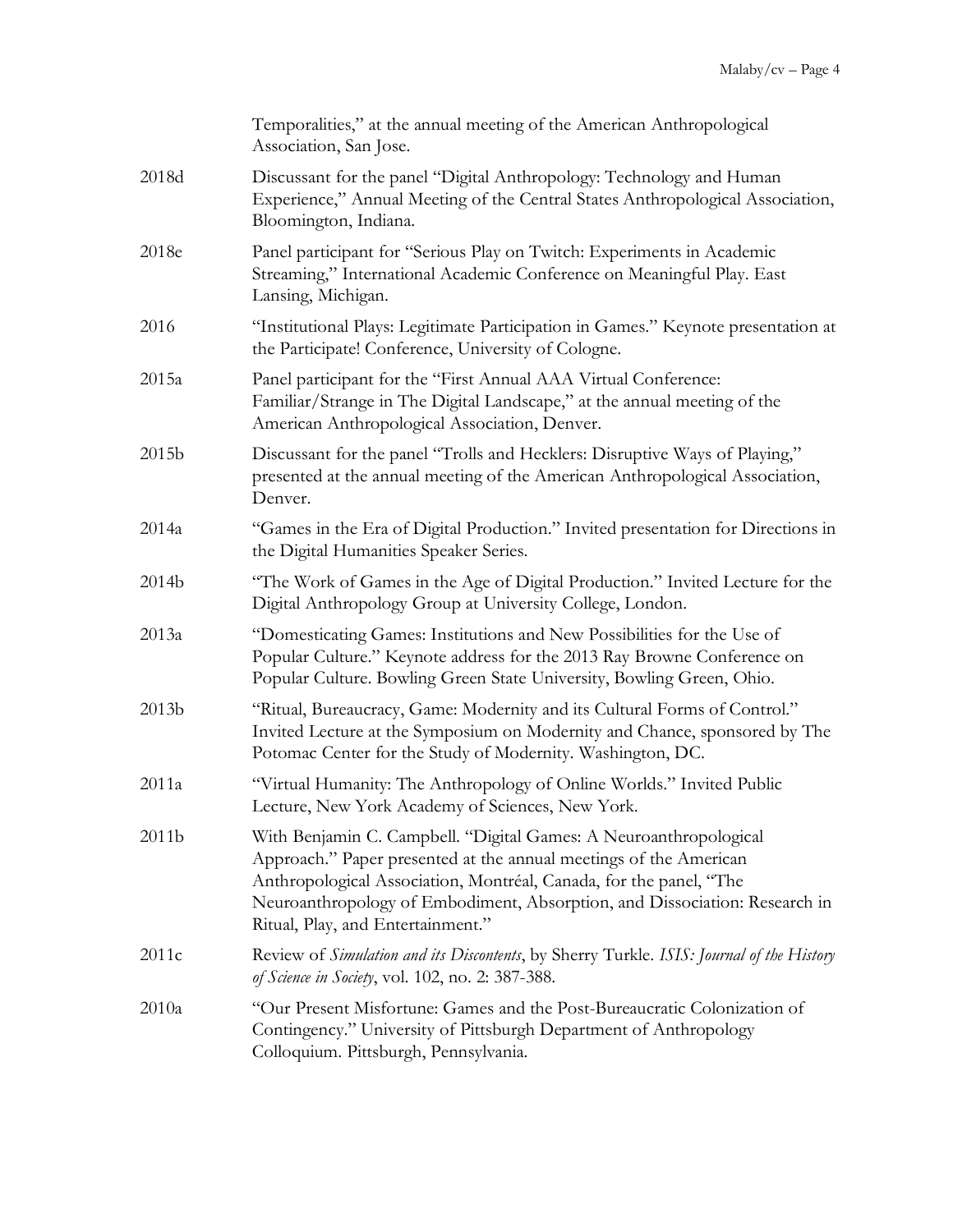| 2010b | "Architecting Digital Humanity: Games and the Rise of the Technoliberal<br>Imaginary." Cornell University Department of Anthropology Colloquium.<br>Ithaca, New York.                                 |
|-------|-------------------------------------------------------------------------------------------------------------------------------------------------------------------------------------------------------|
| 2009a | Review of Coming of Age in Second Life, by Tom Boellstorff. American<br>Anthropologist 111(4):525-526.                                                                                                |
| 2009b | "Architecting Digital Humanity: Games and the Rise of the Technoliberal<br>Imaginary." University of Chicago Department of Anthropology Colloquium.<br>Chicago, Illinois.                             |
| 2009c | "Making Virtual Worlds: Games and the Human for a Digital Age." The Richard<br>Frucht Memorial Lecture. University of Alberta, Edmonton.                                                              |
| 2009d | "Anthropology and Play: The Contours of Playful Experience." University of<br>Alberta Department of Anthropology Colloquium, Edmonton.                                                                |
| 2009e | "Beyond the Gambling Den: Games and Capitalism in a Digital Age." Keynote<br>address. Calculated Risks: New Perspectives on Gambling Conference,<br>Goldsmiths College, London, UK.                   |
| 2009f | "Making Virtual Worlds: Games and the Human for a Digital Age." Featured<br>Speaker. IDEA2009: Social and Experience Design, annual conference of the<br>Information Architecture Institute, Toronto. |
| 2009g | "The Academic Guild: The Interdisciplinary Value of Ongoing Pwnage." Panel<br>Discussion. Games, Learning, and Society Conference, Madison.                                                           |
| 2009h | "A Conversation About Gender and Culture in World of Warcraft." Discussant.<br>Games, Learning, and Society Conference, Madison.                                                                      |
| 2009i | "Studying Virtual Worlds." Panel Discussion. State of Play VI, New York Law<br>School, New York.                                                                                                      |
| 2009j | Review of Blood and Oranges: Immigrant Labor and European Markets in Rural Greece,<br>by Christopher M. Lawrence. American Ethnologist, vol. 36, no. 1: 202-203.                                      |
| 2008a | "Technology, Organizations, and Imaginings of the Human," presented at the<br>Microsoft Research Social Computing Symposium, Redmond, Washington.                                                     |
| 2008b | "The Birth of the Cool: Possibility and the Organizational Imagination," $107th$<br>presented at the annual meeting of the American Anthropological Association,<br>San Francisco, California.        |
| 2008c | "Making Virtual Worlds: Games and the Human for a Digital Age," presented at<br>the Games, Learning, and Society Conference, University of Wisconsin,<br>Madison.                                     |
| 2008d | "Making a World that Makes Itself: Art and New Institutions for a Digital Age,"<br>presented at the World Making: Art and Politics in Global Media Conference,<br>University of Wisconsin, Milwaukee. |
| 2007a | Review of Cultural Intimacy: Social Poetics in the Nation-State, 2 <sup>nd</sup> edition, by Michael<br>Herzfeld. South European Society & Politics 12(4):561-563.                                    |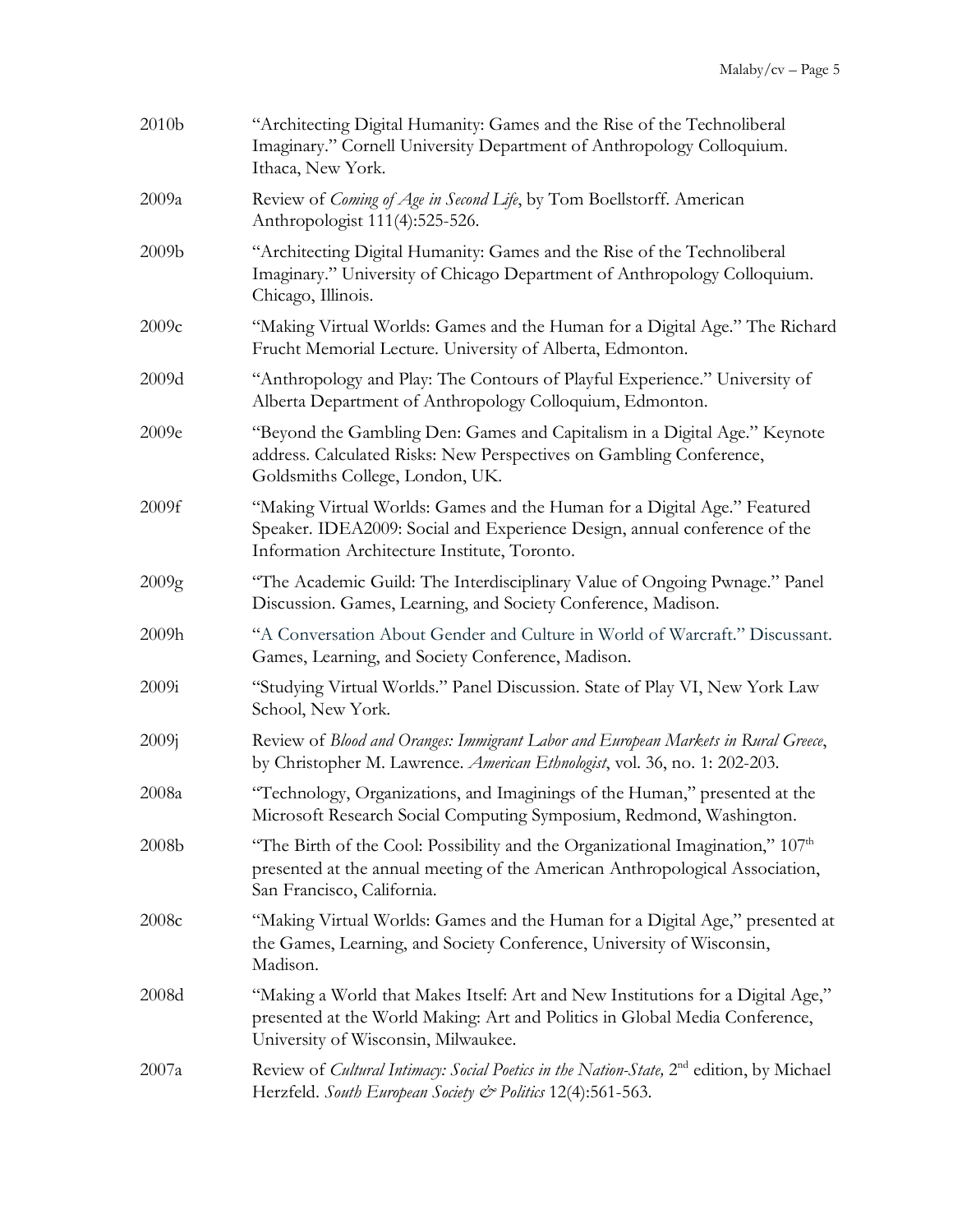| 2007b | "The Second Life of Institutions: Making Virtual Worlds," presented at the<br>Institute for Research in the Humanities, University of Wisconsin, Madison.                                                                                  |
|-------|--------------------------------------------------------------------------------------------------------------------------------------------------------------------------------------------------------------------------------------------|
| 2007c | "Anything but Routine: Games and the Post-Bureaucratic Institution," presented<br>at the Microsoft Research Social Computing Symposium, Redmond,<br>Washington.                                                                            |
| 2007d | "The Second Life of Institutions: Gaming Poetics and a Digital State,"<br>presented at the annual meetings of the American Anthropological Association,<br>Washington, DC.                                                                 |
| 2007e | "Beyond Play: A New Approach to Games," presented at the annual meeting of<br>the Academy of Management, Philadelphia, Pennsylvania.                                                                                                       |
| 2007f | "Anything but Routine: Games and Bureaucracy in the Digital Age," presented at<br>the Games, Learning, and Society Conference, University of Wisconsin,<br>Madison, Wisconsin.                                                             |
| 2007g | "Understanding Virtual World Inhabitants," presented at the State of Play V<br>Conference, Singapore.                                                                                                                                      |
| 2007h | "Performing Values: Failure and Contingency in Virtual Worlds," presented at<br>the annual meeting of the American Association for the Advancement of<br>Science, San Francisco, California.                                               |
| 2006a | Keynote: "Trust, Reputation, and Contingency: The Multiple Economies of<br>Virtual Worlds," presented at the Cyber-Influence: Effective Cross Media<br>Strategies Conference, Chicago, Illinois.                                           |
| 2006b | "Ethical Code: Aesthetics & Contingency in the Making of a Virtual World,"<br>invited presentation for the Department of Anthropology Seminar Series,<br>University of California - Santa Cruz.                                            |
| 2006c | "Worlds Beyond the Market: Social and Cultural Exchange in MMOGs,"<br>presented at the Game Developers Conference, San Jose, California.                                                                                                   |
| 2006d | "Coding Values: The Ethical Importance of Virtual Worlds for Anthropology,"<br>presented at the annual meeting of the American Anthropological Association,<br>San Jose, California.                                                       |
| 2006e | Co-chair, co-organizer. Invited Panel: Anthropology at the Crossroads of Digital<br>Society: Virtual Worlds and Their Challenge to Anthropological Thought.<br>American Anthropological Association Annual Meetings, San Jose, California. |
| 2006f | Panelist, "Methodologies and Metrics", State of Play/Terra Nova Symposium,<br>New York Law School, New York, New York.                                                                                                                     |
| 2006g | Panelist, "Governance and Groups", State of Play/Terra Nova Symposium, New<br>York Law School, New York, New York.                                                                                                                         |
| 2006h | Review of Troubles with Turtles: Cultural Understandings of the Environment on a Greek<br>Island by Dimitrios Theodossopoulos. Human Ecology, vol. 34, no. 3: 471-474.                                                                     |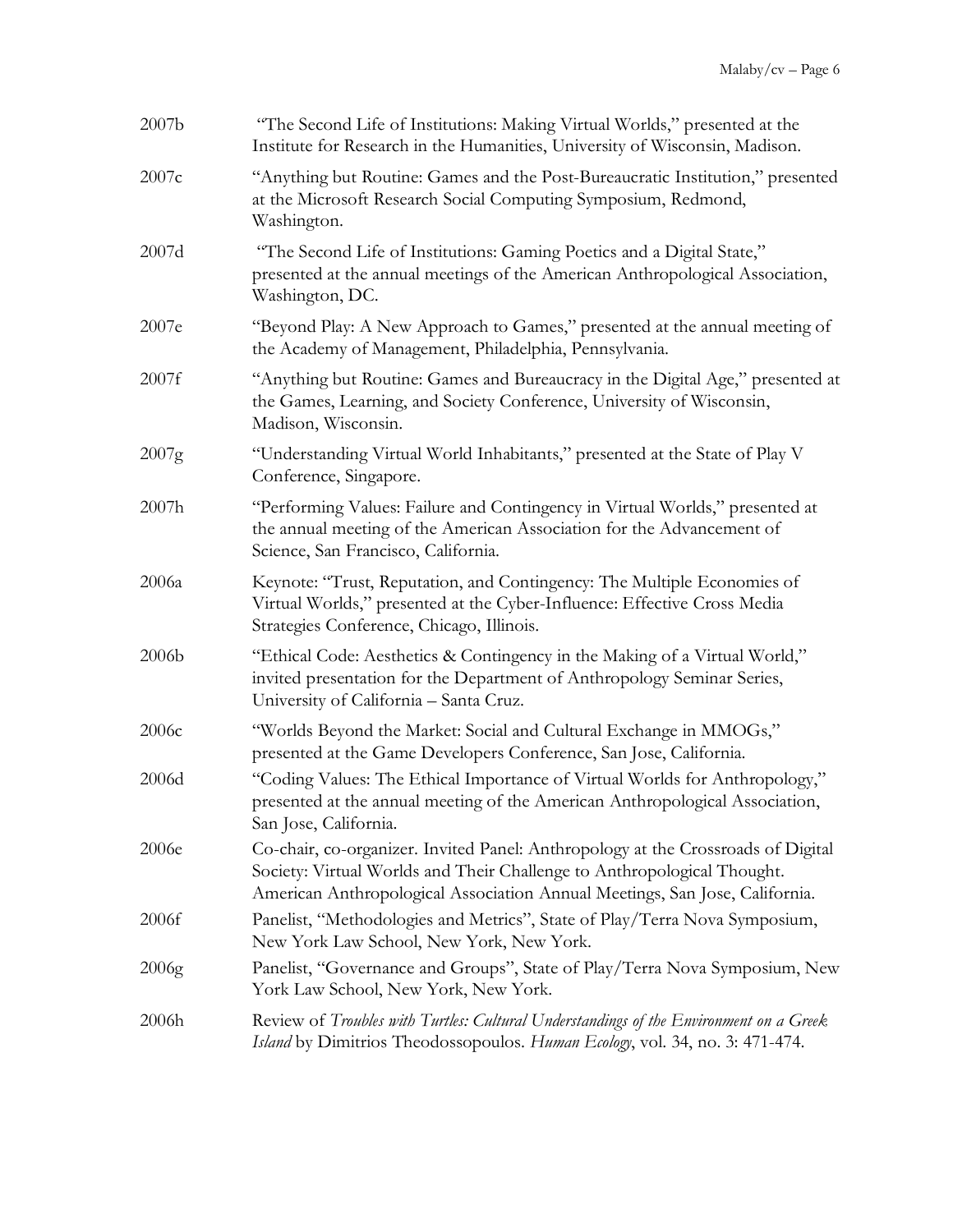| 2005a             | "Coding Control: Ethics and Contingency in the Production of Online Worlds,"<br>invited presentation for the Speaker Series, American Bar Foundation, Chicago,<br>Illinois.                                                                                                    |
|-------------------|--------------------------------------------------------------------------------------------------------------------------------------------------------------------------------------------------------------------------------------------------------------------------------|
| 2005 <sub>b</sub> | Panel Discussant, "Across Diasporic Spaces: Networks and Communications",<br>for Routing Diasporas: Labor, Citizenship, Empire, a conference sponsored by the<br>Center for 21 <sup>st</sup> Century Studies at the University of Wisconsin-Milwaukee.                         |
| 2005c             | "Coding Control: Ethics and Contingency in the Production of Online Worlds,"<br>presented at Command Lines: The Emergence of Governance in Global Cyberspace, a<br>conference sponsored by the Center for International Education at the<br>University of Wisconsin-Milwaukee. |
| 2005d             | "Ethical Code: Producing Values in the Making of a Virtual World," presented at<br>the annual meeting of the American Anthropological Association, Washington,<br>DC.                                                                                                          |
| 2004a             | "Ethical Code: Engagements and Evasions in the Design of Online Games,"<br>invited presentation for the Cultural Anthropology Seminar Series, Department<br>of Anthropology, University of Wisconsin-Madison.                                                                  |
| 2004b             | "Ethical Code: Engagements and Evasions in the Design of Virtual Worlds,"<br>presented at the Association of Internet Researchers annual conference (AoIR<br>5.0), University of Sussex, UK.                                                                                   |
| 2002a             | "Passing the Test: Euro Knowledge and Practice in Greece," presented at the<br>annual meeting of the American Anthropological Association, New Orleans,<br>Louisiana.                                                                                                          |
| 2002 <sub>b</sub> | "Making Change in the New Europe: Civic Competence and the Euro in<br>Greece," presented to the B.A. in Global Studies Breakfast Colloquium,<br>University of Wisconsin-Milwaukee (invited).                                                                                   |
| 2001a             | Co-chair. Panel: Misdeeds in the Making: Everyday Vice in the Grip of<br>Institutions. American Anthropological Association Annual Meetings,<br>Washington, D.C.                                                                                                               |
| 2001 <sub>b</sub> | "Having it Both Ways: The Criminalization and Sponsorship of Gambling by<br>Public Agencies in Greece," presented at the annual meeting of the American<br>Anthropological Association, Washington, D.C.                                                                       |
| 1999a             | Review of Fields of Wheat, Hills of Blood by Anastasia Karakasidou. Anthropological<br><i>Quarterly</i> , 1999, vol. 72, no. 1: 48-50.                                                                                                                                         |
| 1999b             | "The Future of Class? The Role of Temporality in Class Identity in Greece,"<br>presented at the annual meeting of the American Anthropological Association,<br>Chicago, Illinois.                                                                                              |
| 1998              | "Playing the State's Game: An Anthropological Approach to Tax Evasion in<br>Greece," presented at the Center for European Studies, Harvard University<br>(invited).                                                                                                            |
| 1997a             | "Whose Future? The Rise of State Influence over the Business of Gambling in<br>Greece," presented at the annual meeting of the American Anthropological<br>Association, Washington, D.C.                                                                                       |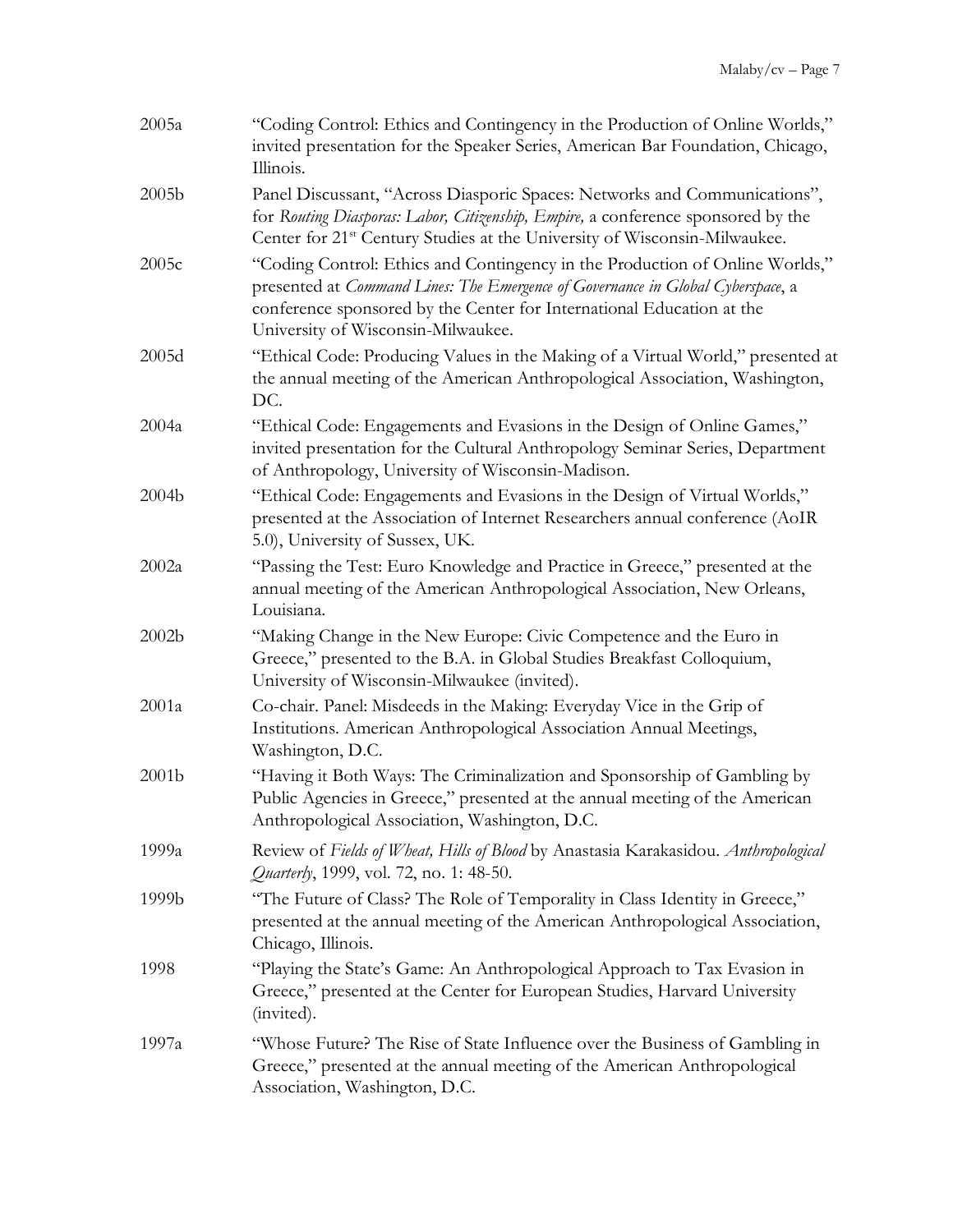| 1997b | "O Tsogos kai I Aprosdhioristia sta Chania tis Kritis" [Gambling and                                                                                                                    |
|-------|-----------------------------------------------------------------------------------------------------------------------------------------------------------------------------------------|
|       | Indeterminacy in Chania, Cretel, a Greek lecture and discussion organized by the                                                                                                        |
|       | George Seferis Chair of Modern Greek Studies at Harvard University (and                                                                                                                 |
|       | component of completion of the Ph.D., required by Dissertation Committee<br>Chair).                                                                                                     |
| 1996  | "Dealing in Uncertainty: Sociability, Luck, and Performance among Gamblers in<br>Crete," presented at the annual meeting of the American Anthropological<br>Association, San Francisco. |

## **MEDIA CONTRIBUTIONS**

2015 "Broken." The Digital Human, a BBC4 Radio Series with Aleks Krotoski. Series 5, Episode 5. Originally aired October 6, 2015.

# **RESEARCH EXPERIENCE**

| Co-direction of Digital Cultures Collaboratory. This is a research lab supported<br>by the UWM Center for 21 <sup>st</sup> Century Studies and co-directed with UWM<br>Professor of English Stuart Moulthrop. It is a collaborative space for critical<br>research on and public engagement about both analog and digital games, using<br>streaming media (Twitch).                                                        |
|----------------------------------------------------------------------------------------------------------------------------------------------------------------------------------------------------------------------------------------------------------------------------------------------------------------------------------------------------------------------------------------------------------------------------|
| Ethnographic research on undergraduate use of technology at the University of<br>Wisconsin-Milwaukee, as part of an internally funded project.                                                                                                                                                                                                                                                                             |
| Ethnographic research at online and offline locations for computer game design<br>and production, including participant observation, interviews, and surveys, as<br>well as online archival and search-based methodologies, as part of a multiyear<br>research project, "Ethics in the Design of Virtual Worlds: An Ethnographic<br>Examination of the Virtual Hand at Work" (supported by 3-year NSF Grant, see<br>above) |
| One month research trip to Chania, Greece, to observe and examine the<br>transition to the euro, the new currency of most of the European Union.                                                                                                                                                                                                                                                                           |
| Three research trips of varying duration (two to three weeks) to Chania, Greece,<br>to follow-up on past work and to explore and pursue new research projects.                                                                                                                                                                                                                                                             |
| Ethnographic field research on attitudes toward risk and uncertainty in the city<br>of Chania, on the island of Crete: carried out a total of fifteen months of field<br>research from September 1994 to June 1995, and again from September 1995 to<br>February 1996.                                                                                                                                                     |
| Pre-doctoral research and language study in Greece, June-August: University of<br>Athens Modern Greek Summer Language Program; preliminary field research in<br>Crete.                                                                                                                                                                                                                                                     |
| Research Assistant, Department of Anthropology, Harvard University, for<br>Professor Kenneth George. Transcribed fieldnotes and Indonesian historical<br>texts into computer files, created ethnomusicological transcripts from recorded<br>performances.                                                                                                                                                                  |
|                                                                                                                                                                                                                                                                                                                                                                                                                            |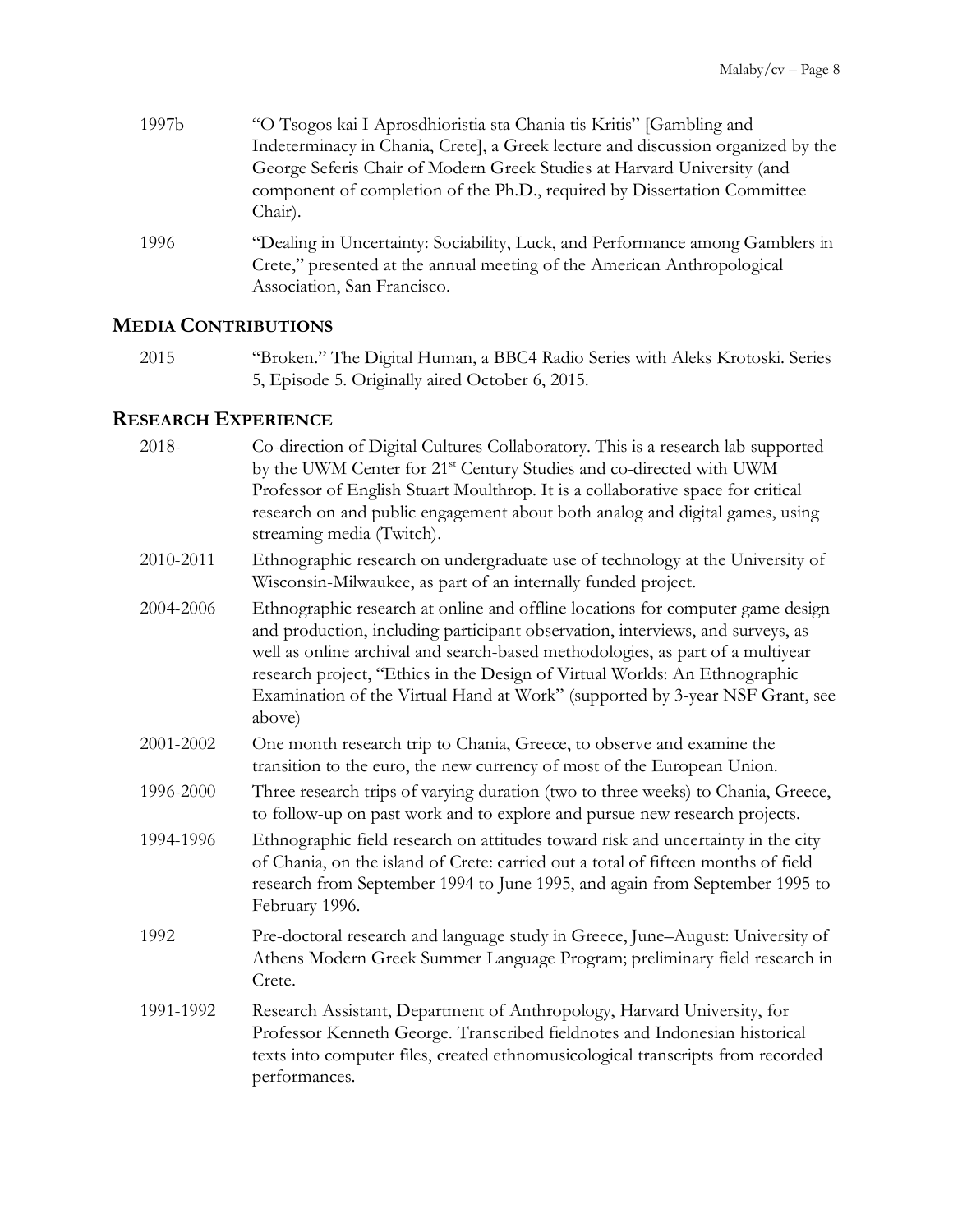1989 Ethnographic field research in the Kathmandu Valley of Nepal. Spent two months researching illness beliefs and choices of healer among rural Chettris.

### **TEACHING EXPERIENCE**

Graduate/Undergraduate Courses Introduction to Cultural Anthropology Cultures of Online Games and Virtual Worlds Seminar: Ethnography & Cultural Processes Global Communication Capstone: Future Trends Techniques & Problems in Ethnography Games & Culture Global Studies: Peoples & Politics Seminar: Exploring Theories of Social Action Seminar: Ethnography and Technology Introduction to Social Theory The Cross-Cultural Study of Religion Boundaries and Nationalism: The New Ethnography of Europe Arenas of Contest: Performance and Conflict in the Modern Olympic Games Power and Play: Performance, Consequence, and Risk From Mafia to Anarchy: The Anthropology of Contemporary Europe Rationality and Relativism: An Anthropological Critique of Impure Reason Undergraduate Workshop: Ethnographic/Field Research Methods

### Graduate Research Directed

Advisor for 7 (3 completed, 4 current) Doctoral and 11 (10 completed, 1 current) Master's students in anthropology (UW-Milwaukee)

### **PROFESSIONAL SERVICE**

Chair, Department of Anthropology, UWM (2011-Present)

| UWM Committee and Program Membership                                                                                                                                                |
|-------------------------------------------------------------------------------------------------------------------------------------------------------------------------------------|
| Member, Budget Model Support Team (campus)(2018-Present)                                                                                                                            |
| Member, Digital Arts & Culture Faculty Advisory Committee (2017-Present)                                                                                                            |
| Member, Restructuring Finance & Operations Committee (campus)(2018)                                                                                                                 |
| Chair, Academic Planning and Budget Committee (campus)(2017-2018)                                                                                                                   |
| Member, Dean's Advisory Task Force (College) (2016-2018)                                                                                                                            |
| Member, Center for 21 <sup>st</sup> Century Studies Advisory Committee (2006-2009)(2013-2016)                                                                                       |
| <b>External Grant Committees</b>                                                                                                                                                    |
| Reviewer, National Science Foundation, 2004-Present                                                                                                                                 |
| Reviewer, International Dissertation Field Research Fellowship Program, Social Science                                                                                              |
| Research Council, 2004-2007                                                                                                                                                         |
| Peer Reviewer                                                                                                                                                                       |
| Journal of the Royal Anthropological Institute, Current Anthropology, American Anthropologist,<br>Anthropological Quarterly, Social Analysis, American Ethnologist, Games & Culture |
|                                                                                                                                                                                     |

### Editorial Experience

Member, Editorial Board, *Critical Gambling Studies*, 2019-Present